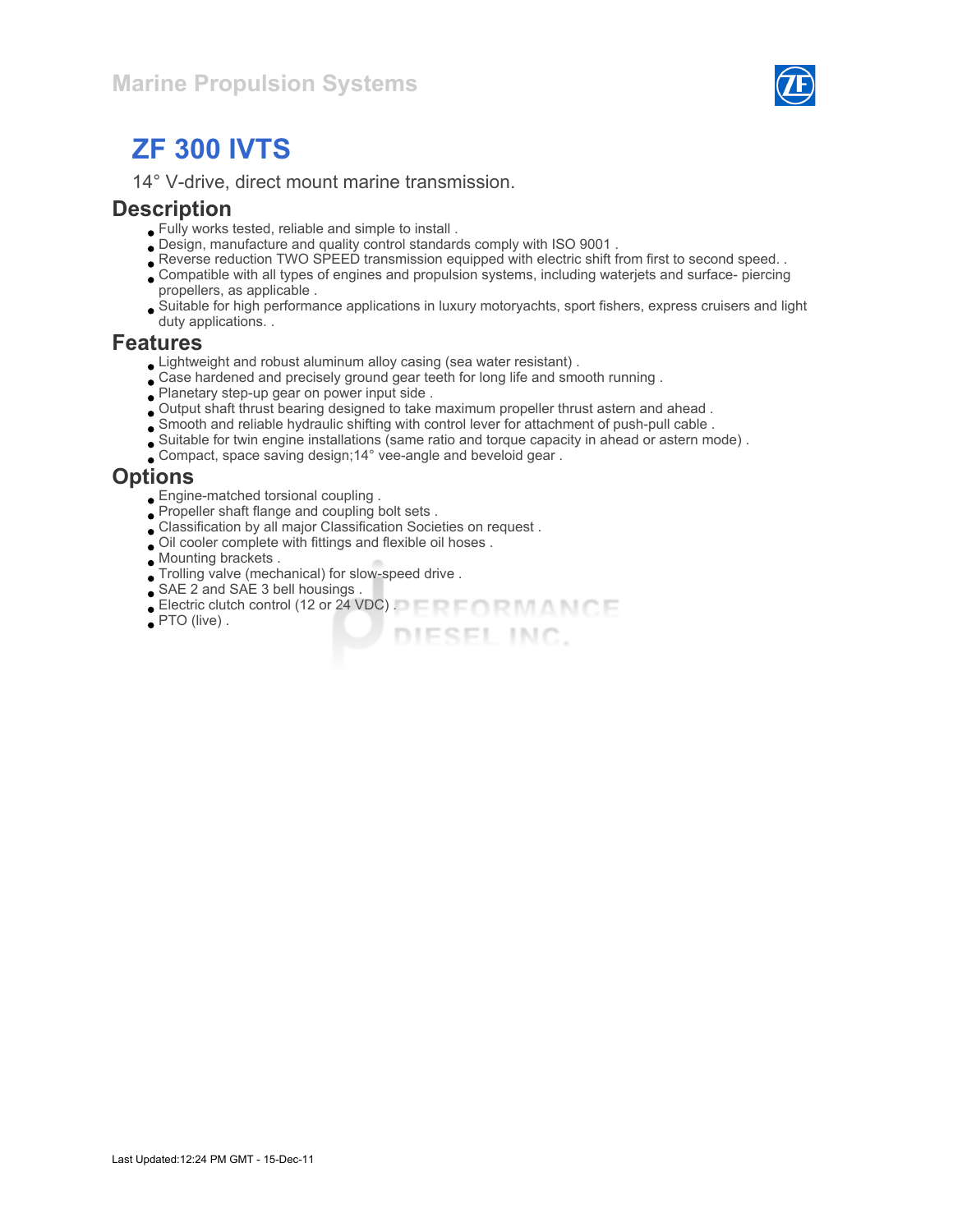## ZF 300 IVTS Ratings

## Pleasure Duty

|            | <b>RATIOS</b> |                 |      | MAX. TORQUE POWER/RPM |           |                               |           | <b>INPUT POWER CAPACITY</b> |           |          |     |          | MAX.       |
|------------|---------------|-----------------|------|-----------------------|-----------|-------------------------------|-----------|-----------------------------|-----------|----------|-----|----------|------------|
|            | 1st           | 2 <sub>nd</sub> | Nm   | ftlb                  | <b>kW</b> | hp                            | <b>kW</b> | hp                          | <b>kW</b> | hp       | kW  | hp       | <b>RPM</b> |
| 2300 rpm   |               |                 |      |                       |           |                               |           |                             |           | 2800 rpm |     | 3000 rpm |            |
| H          | 1.252         | 0.981           | 1400 | 1033                  |           | $0.1466$ $0.1966$ 337         |           | 452                         | 410       | 550      | 440 | 590      | 3000       |
| H          | 1.561         | 1.223           | 1400 | 1033                  |           | $0.1466$ $0.1966$ 337         |           | 452                         | 410       | 550      | 440 | 590      | 3000       |
| H          | 1.772         | 1.388           | 1400 | 1033                  |           | $0.1466$ $0.1966$ 337         |           | 452                         | 410       | 550      | 440 | 590      | 3000       |
|            | 2.063         | 1.616           | 1400 | 1033                  |           | 0.1466 0.1966 337             |           | 452                         | 410       | 550      | 440 | 590      | 3000       |
|            | 2.556         | 2.002           | 1400 | 1033                  |           | $0.1466$ 0.1966 337           |           | 452                         | 410       | 550      | 440 | 590      | 3000       |
| <b>III</b> | $3.094*$      | 2.423           | 1236 | 912                   |           | $0.1294 \mid 0.1736 \mid 298$ |           | 399                         | 362       | 486      | 388 | 521      | 3000       |

\* Special Order Ratio.

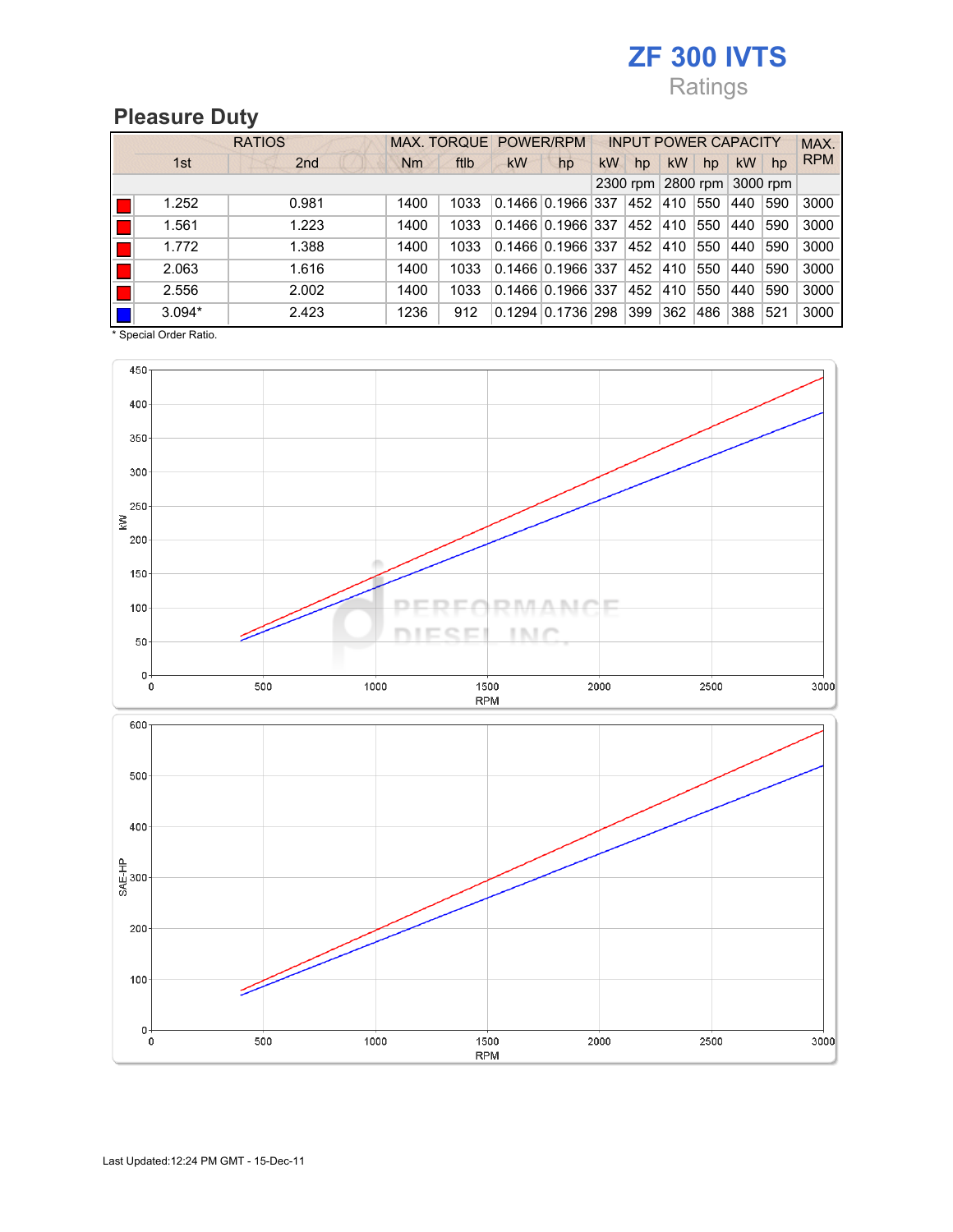## **ZF 300 IVTS** Ratings

## Light Duty

|    |                                           | MAX. TORQUE POWER/RPM |      |      |                   | <b>INPUT POWER CAPACITY</b> |     |                            |           |     | MAX.      |     |            |
|----|-------------------------------------------|-----------------------|------|------|-------------------|-----------------------------|-----|----------------------------|-----------|-----|-----------|-----|------------|
|    | 1st                                       | 2 <sub>nd</sub>       | Nm   | ftlb | kW                | hp                          | kW  | hp                         | <b>kW</b> | hp  | <b>kW</b> | hp  | <b>RPM</b> |
|    |                                           |                       |      |      |                   |                             |     | 2300 rpm 2800 rpm 3000 rpm |           |     |           |     |            |
|    | 1.252                                     | 0.981                 | 1261 | 930  | 0.132010.1771     |                             | 304 | 407                        | 370       | 496 | 396       | 531 | 3000       |
| H. | 1.561                                     | 1.223                 | 1261 | 930  | 0.1320   0.1771   |                             | 304 | 407                        | 370       | 496 | 396       | 531 | 3000       |
| Ш. | 1.772                                     | 1.388                 | 1261 | 930  | 0.132010.1771     |                             | 304 | 407                        | 370       | 496 | 396       | 531 | 3000       |
|    | 2.063                                     | 1.616                 | 1261 | 930  | 0.132010.1771     |                             | 304 | 407                        | 370       | 496 | 396       | 531 | 3000       |
|    | 2.556                                     | 2.002                 | 1261 | 930  | 0.132010.1771     |                             | 304 | 407                        | 370       | 496 | 396       | 531 | 3000       |
|    | $3.094*$<br>$*$ Consider Order Definition | 2.423                 | 1112 | 820  | $0.1164$ $0.1561$ |                             | 268 | 359                        | 326       | 437 | 349       | 468 | 3000       |

Special Order Ratio.

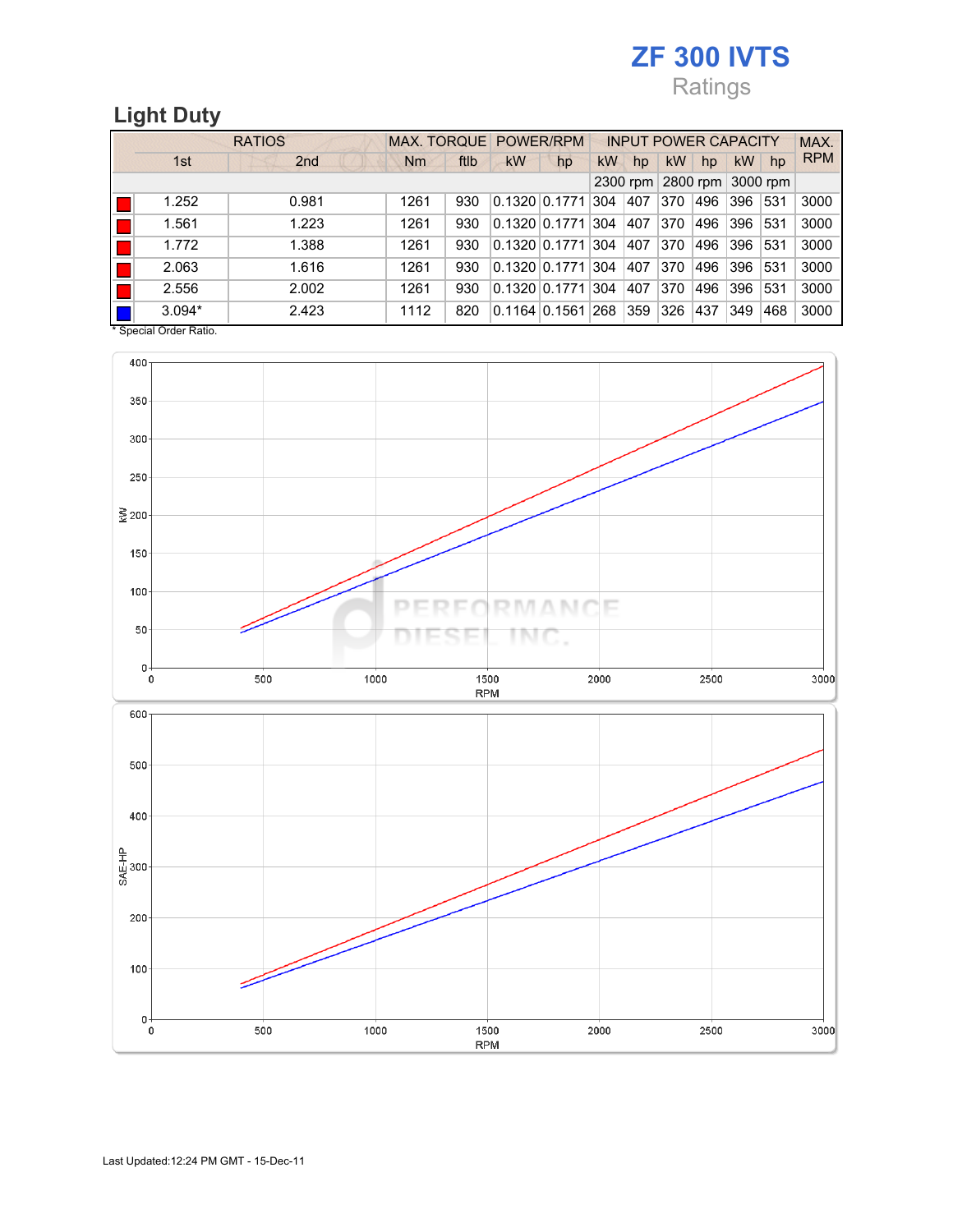# ZF 300 IVTS

Dimensions



|       | mm (inches) |                |                |                                                                                                       |                            |            |                |    |  |                     |  |  |
|-------|-------------|----------------|----------------|-------------------------------------------------------------------------------------------------------|----------------------------|------------|----------------|----|--|---------------------|--|--|
| Angle | A           | B <sub>1</sub> | B <sub>2</sub> | H <sub>1</sub>                                                                                        | H <sub>2</sub>             |            | L <sup>4</sup> | L2 |  | <b>Bell</b><br>Hsq. |  |  |
| 14.0  |             |                |                | 331 (13.0) 184 (7.24) 184 (7.24) 90.1 (3.55) 501 (19.7) 505 (19.9) 221 (8.68) 71.5 (2.81) 35.5 (1.40) |                            |            |                |    |  |                     |  |  |
|       |             |                | Weight kg (lb) |                                                                                                       | Oil Capacity Litre (US qt) |            |                |    |  |                     |  |  |
|       |             |                | 149 (331)      |                                                                                                       |                            | 6.00(6.34) |                |    |  |                     |  |  |

## SAE Bell Housing Dimensions

|               |                                                             |                         |    |              |    | <b>Bolt Holes</b> |    |                 |
|---------------|-------------------------------------------------------------|-------------------------|----|--------------|----|-------------------|----|-----------------|
| SAE No.       |                                                             |                         |    |              |    | No.               |    | <b>Diameter</b> |
|               | mm                                                          | $\overline{\mathsf{I}}$ | mm | $\mathsf{I}$ | mm |                   | mm |                 |
| $\mathcal{P}$ | 447.68 17.625 466.73 18.375 488.95 19.25  12   10.32  13/32 |                         |    |              |    |                   |    |                 |
| $\mathcal{R}$ | 409.58 16.125 428.63 16.875 450.85 17.75 12 10.32 13/32     |                         |    |              |    |                   |    |                 |



## Output Coupling Dimensions

|    |  |    |    |    |  |                                       | <b>Bolt Holes</b> |     |              |      |
|----|--|----|----|----|--|---------------------------------------|-------------------|-----|--------------|------|
|    |  |    |    |    |  |                                       |                   |     | Diameter (E) |      |
| mm |  | mm | In | mm |  | mm                                    |                   | No. |              |      |
|    |  |    |    |    |  | 146 5.75 121 4.75 76.2 3.00 14.0 0.55 |                   | - 6 | 16.3         | ገ 64 |